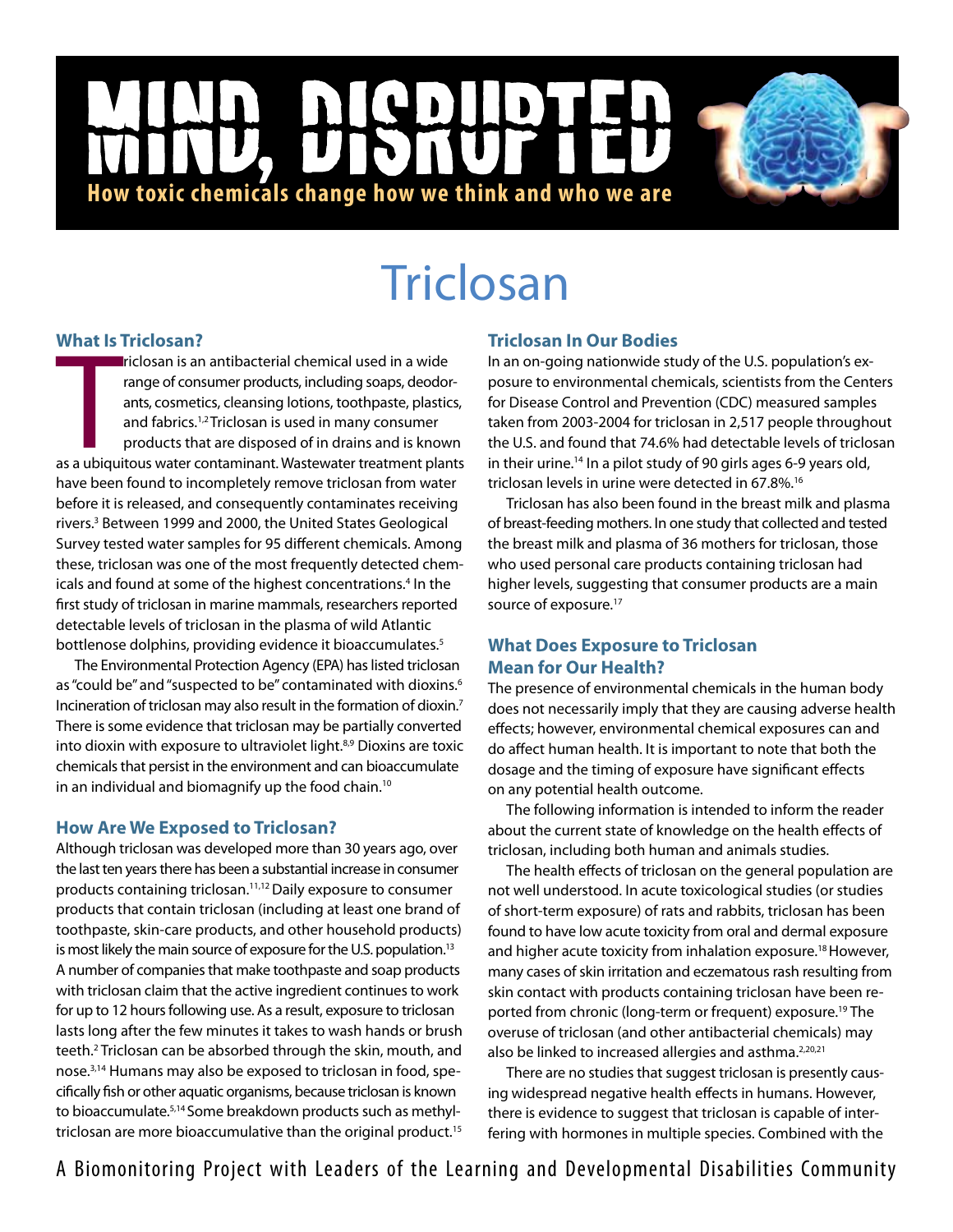bioaccumulative nature of triclosan, this raises concerns about long term exposure. The health effects that have been associated with chronic exposure to triclosan are described below.

#### **Endocrine Disruption**

Research on rats shows that triclosan may disrupt normal function of androgens in males and estrogen binding in females.<sup>22</sup> Metabolites (or breakdown products) of triclosan may be estrogenic, and they have the most potent endocrine-disrupting effect on thyroid hormones.22 Triclosan has been found to disrupt sulfonation of estrogen in the placenta in sheep, which is likely to cause problems in the transport of estrogen from the placenta to the fetus. Disruption of estrogen transport to the fetus may result in abnormal development.23

Triclosan was found to have estrogenic and androgenic activities in human breast cancer cells, which could potentially stimulate the growth development of cancer cells.<sup>24</sup> A study of male rats found that triclosan reduced sperm count and produced degenerative damage to male reproductive tissues such as the testes, vas deferens and prostate. In the same study, triclosan was found to disrupt androgen (male hormone) production in rats.25 There is clear evidence that disruption of normal steroidal hormone levels, such as estrogen or testosterone, during pregnancy can lead to altered brain development.<sup>26</sup>

#### **Thyroid Disruption and Neurodevelopmental Outcomes**

The thyroid gland regulates development and metabolism. Thyroid hormones are critical for normal growth and development in fetuses, infants, and small children.<sup>27</sup> Reducing or altering maternal thyroid hormone concentrations during pregnancy has been linked with numerous adverse neurodevelopmental outcomes, including altered development, retardation, decreased intellectual capacity, psychomotor delays, and deafness.<sup>28</sup>

Several studies have shown that triclosan disrupts thyroid hormones in animals. When exposed to high concentrations of triclosan orally in laboratory studies, rats show a decrease in thyroid hormone levels.<sup>29,30</sup> One study showed that triclosan interfered with thyroid hormone in frogs and affected the timing of metamorphosis in tadpoles after exposure to levels commonly found in the environment.31

#### **Is It Worth It?**

In addition to posing risks to health and the environment, triclosan is an ineffective tool against disease-causing microorganisms.

- Antibacterial soaps containing triclosan are no more effective at preventing disease than traditional soap products. $32$
- Soaps containing typical concentrations of triclosan (0.2% or 0.3%) are no more effective than plain soap at reducing bacterial populations.32
- The CDC has stated that regular use of antibacterial products, such as antibacterial soap, causes the emergence of resistant bacteria.33

#### **Regulation of Triclosan**

Antimicrobial pesticides, such as triclosan, are made to destroy or suppress the growth of microorganisms and are regulated by the EPA. However, when triclosan is used in products intended for contact with the human body (i.e., personal care products such as soaps, antiseptics and toothpaste) or in food or food wrappers, it is not considered a "pesticide" by U.S. law and is regulated by the Food and Drug Administration.<sup>18</sup>

#### **Some Products Containing Triclosan2**

**SOAP:** Dial® Liquid Soap; Softsoap® Antibacterial Liquid Hand Soap; Tea Tree Therapy™ Liquid Soap; Provon® Soap; Clearasil® Daily Face Wash; Dermatologica ® Skin Purifying Wipes; Clean & Clear Oil Free Foaming Facial Cleanser; DermaKleen™ Antibacterial Lotion Soap; Naturade Aloe Vera 80**®** Antibacterial Soap; CVS Antibacterial Soap; pHisoderm Antibacterial Skin Cleanser; Dawn® Complete Antibacterial Dish Liquid; Ajax® Antibacterial Dish Liquid.

**DENTAL CARE:** Colgate Total®; Breeze™ Triclosan Mouthwash; Reach® Antibacterial Toothbrush; Janina Diamond Whitening Toothpaste.

## **Reducing Your Exposure**

You can prevent or minimize your exposure to triclosan in the following ways:

- • Keep clean without using antimicrobials: Wash hands often and thoroughly. Lather hands for at least 10 to 15 seconds and rinse with warm water. Regular soap lowers the surface tension of water and washes away unwanted bacteria.
- Wash hands often, especially when handling food, before you eat, after you go to the bathroom, or when you are around someone who is sick.
- $\cdot$  Dry hands with a clean towel to help remove any germs that did not get washed away.
- • Wash children's hands and toys often.
- Since triclosan is almost always found in personal care products, make sure to read all the ingredients when buying these products. Triclosan may also be found in clothing, footwear, and some appliances. **Triclosan is also called Microban, Irgasan, Lexol, Ster-Zac, Cloxifenolum, and Biofresh.**
- Australian tea tree oil and grapefruit seed extract have natural antimicrobial properties and are included in some soaps.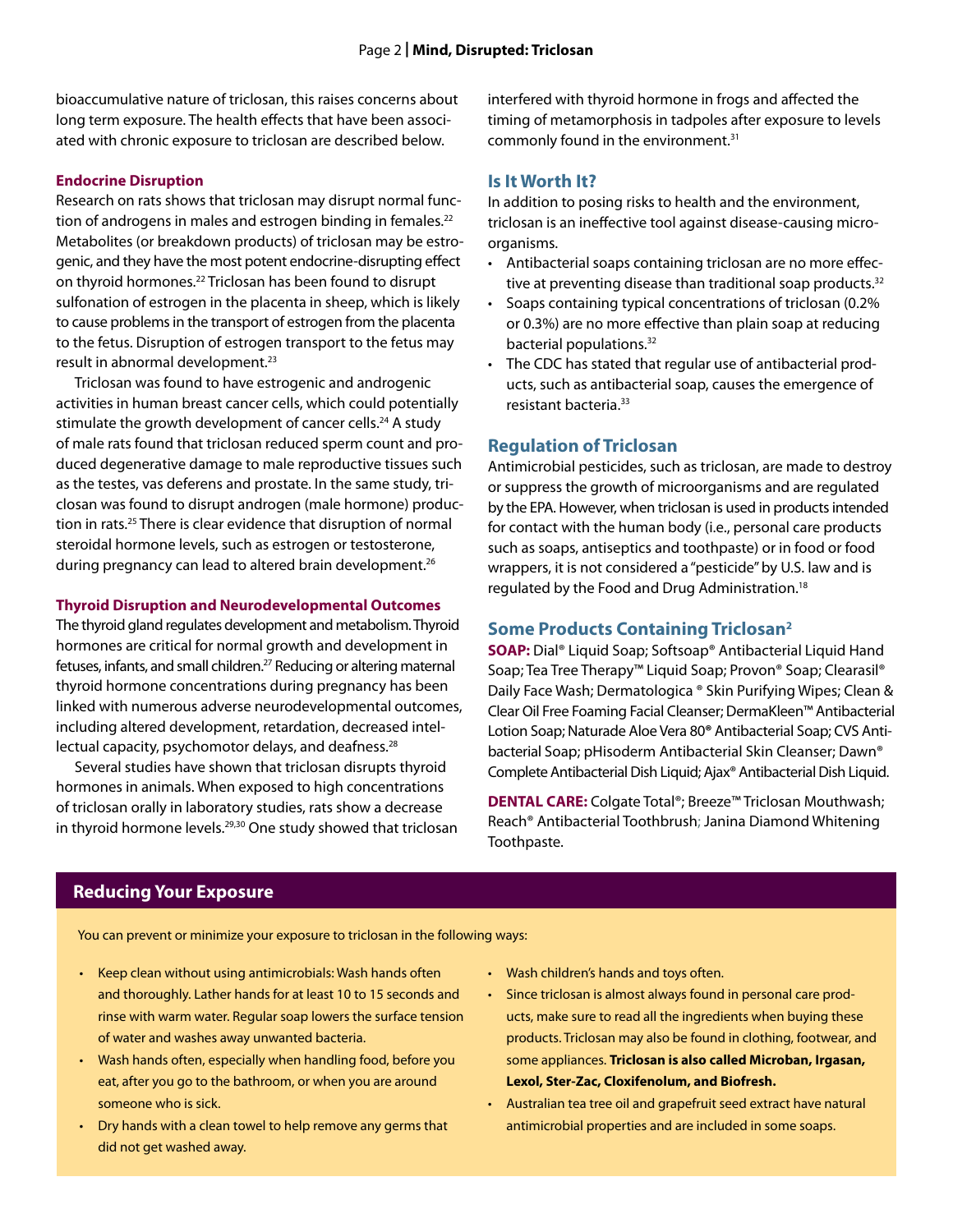**COSMETICS:** Supre® Café Bronzer™; TotalSkinCare Makeup Kit; Garden Botanika® Powder Foundation; Mavala Lip Base; Jason Natural Cosmetics; Blemish Cover Stick; Movate® Skin Litening Cream HQ; Paul Mitchell Detangler Comb; Revlon ColorStay LipSHINE Lipcolor Plus Gloss, Dazzle.

**DEODORANT:** Old Spice High Endurance Stick Deodorant; Right Guard Sport Deodorant; Queen Helene® Tea Trea Oil Deodorant and Aloe Deodorant; Nature De France Le Stick Natural Stick Deodorant; DeCleor Deodorant Stick; Epoch® Deodorant with Citrisomes; X Air Maximum Strength Deodorant.

**OTHER PERSONAL CARE PRODUCTS:** Gillette® Complete Skin Care MultiGel Aerosol Shave Gel; Murad Acne Complex® Kit; ®; Diabet-x™ Cream; T.Taio™ sponges and wipes, Aveeno Therapeutic Shave Gel.

**FIRST AID:** SyDERMA® Skin Protectant plus First Aid Antiseptic; Solarcaine® First Aid Medicated Spray; Nexcare™ First Aid, Skin Crack Care; First Aid/Burn Cream; HealWell® Night Splint**;** 11-1X1: Universal Cervical Collar with Microban.

**KITCHENWARE:** Farberware® Microban Steakknife Set and Cutting Boards; Franklin Machine Products FMP Ice Cream

Scoop SZ 20 Microban; Hobart Semi-Automatic Slicer; Chix® Food Service Wipes with Microban; Compact Web Foot® Wet Mop Heads.

**COMPUTER EQUIPMENT:** Fellowes Cordless Microban Keyboard and Microban Mouse Pad.

**CLOTHES:** Teva® Sandals; Merrell Shoes; Sabatier Chef's Apron; Dickies Socks; Biofresh® socks.

**CHILDRENS TOYS:** Playskool®: Stack 'n Scoop Whale, Rockin' Radio, Hourglass, Sounds Around Driver, Roll 'n Rattle Ball, Animal Sounds Phone, Busy Beads Pal, Pop'n Spin Top, Lights'n Surprise Laptop.

**OTHER:** Bionare® Cool Mist Humidifier; Microban®All Weather Reinforced Hose; Thomasville® Furniture; Deciguard AB Ear Plugs; Bauer® 5000 Helmet; Aquatic Whirlpools; Miller Paint Interior Paint; QVC® Collapsible 40-Can Cooler; Holmes Foot Buddy™ Foot Warmer; Blue Mountain Wall Coverings; California Paints®; EHC AMRail Escalator Handrails, Dupont™ Air Filters, Durelle™ Carpet Cushions; Advanta One Laminate Floors; San Luis Blankets; J Cloh® towels, JERMEX mops

#### **Endnotes**

- 1 National Library of Medicine. 2007. Household Products Database. Bethesda, MD: National Library of Medicine, National Institutes of Health. Available: *http://hpd.nlm.nih.gov/index.htm*
- 2 Glaser, Aviva. 2007. The ubiquitous triclosan: A common antibacterial agent exposed. *Pesticides and You* 24(3): 12-17. Beyond Pesticides/National Coalition Against the Misuse of Pesticides. Available: *www.beyondpesticides. org/pesticides/factsheets/Triclosan%20cited.pdf.*
- 3 Singer H, Muller S, Tixier C, pillonel L. 2002. Triclosan: Occurrence and Fate of a Widely Used Biocide in the Aquatic Environment: Field Measurements in Wastewater Treatment Plants, Surface Waters, and Lake Sediments. *Environmental Science and Technology* 36:4998-5004.
- 4 Kolpin, DW, Furlong ET, Meyer MT, Thurman EM, Zaugg SD, Barber LB, Buxton HT. 2002. Pharmaceuticals, hormones, and other organic wastewater contaminants in U. S. streams, 1999-2000: A national reconnaissance. *Environmental Science Technology* 36:1202-1211.
- 5 Fair PA, Lee H, Adams J, Darling C, Pacepavicius G, Alaee M, Bossart GD, Henry N, Muir D. 2009. Occurrence of triclosan in plasma of wild Atlantic bottlenose dolphins (*Tursiops truncatus*) and in their environment. *Environmental Pollution* 157: 2248-2254.
- 6 U.S. EPA. 1994. Estimating exposure to dioxin-like compounds, Vol. II: Properties, sources, occurrence and background exposures. Office of Research and Development. Review draft. Washington DC, June. pp. 3-54.
- 7 Kanetoshi A, Ogawa H, Katsura E, Kaneshima H, Miura T. 1988. Formation of polychlorinated dibenzo-p-dioxins upon combustion of commercial textile products containing 2,4,4'-trichloro-2'hyroxydiphenyl ether (Irgasan® DP300). *Journal of Chromatography* A 442: 289-299.
- 8 Latch DE, Packer JL, Arnolda WA, McNeill K. 2000. Photochemical conversion of triclosan to 2,8-dichlorodibenzo-p-dioxin in aqueous solution. *Journal of Photochemistry and Photobiology* A: Chemistry 158(1):63-66.
- 9 Kanetoshi A, Ogawa H, Katsura E, Kaneshima H, Miura T. 1988. Formation of polychlorinated dibenzo-p-dioxin from 2,4,4'-trichloro-2'hyroxydiphenyl ether (Irgasan® DP300) and its chlorinated derivatives by exposure to sunlight. *Journal of Chromatography* A 454: 145-155.
- 10 U.S. EPA. 2003. Exposure and Human Health Reassessment of 2,3,7,8-Tetrachlorodibenzo-*p*-dioxin (TCDD) and Related Compounds, National Academy Sciences (NAS) Review Draft Part. Available: *www.epa.gov/ncea/pdfs/dioxin/nas-review/*
- 11 Ciba. 2008, June. Triclosan Information: History. Available: http:// www.ciba.com/index/ind-index/ind-per\_car/ind-pc-ah/ind-pc-triclosan/ind-pc-triclosan-triclosan-101/ind-pc-triclosaninfo-101-history.htm
- 12 American Medical Association. 2000. Use of Antimicrobials in Consumer Products (CSA Rep. 2, A-00). Summaries and Recommendations of Council on Scientific Affairs Report.
- 13 Calafat A, Ye X, Wong LY, Reidy JA, Needham LL. 2008. Urinary Concentrations of Triclosan in the U.S. Population: 2003-2004. *Environmental Health Perspectives* 116(3):303-307.
- 14 Bennet ER, Ross PS, Huff D, Alaee M, Letcher RJ. 2009. Chlorinated and brominated organic contaminants and metabolites in the plasma and diet of a captive killer whale (orcinus orca). *Marine Pollution Bulletin* 58:1078-1095
- 15 Balmer ME, Poiger T, Droz C, Romanin K, Bergqvist PA, Müller MD. Occurrence of methyl triclosan a transformation product of the bactericide triclosan, in fish from various lakes in Switzerland. *Environ Sci Technol* 38:390–395.
- 16 Wolff MS, Teitelbaum SL, Windham G, Pinney SM, Britton JA, Chelimo C, GoldBold J, Biro F, Kushi LH, Pfeiffer CM, Calafat AM. 2007. Pilot study of urinary biomarkers of phytoestrogens, phthalates, and phenols in girls. *Environmental Health Perspectives* 115:116–121.